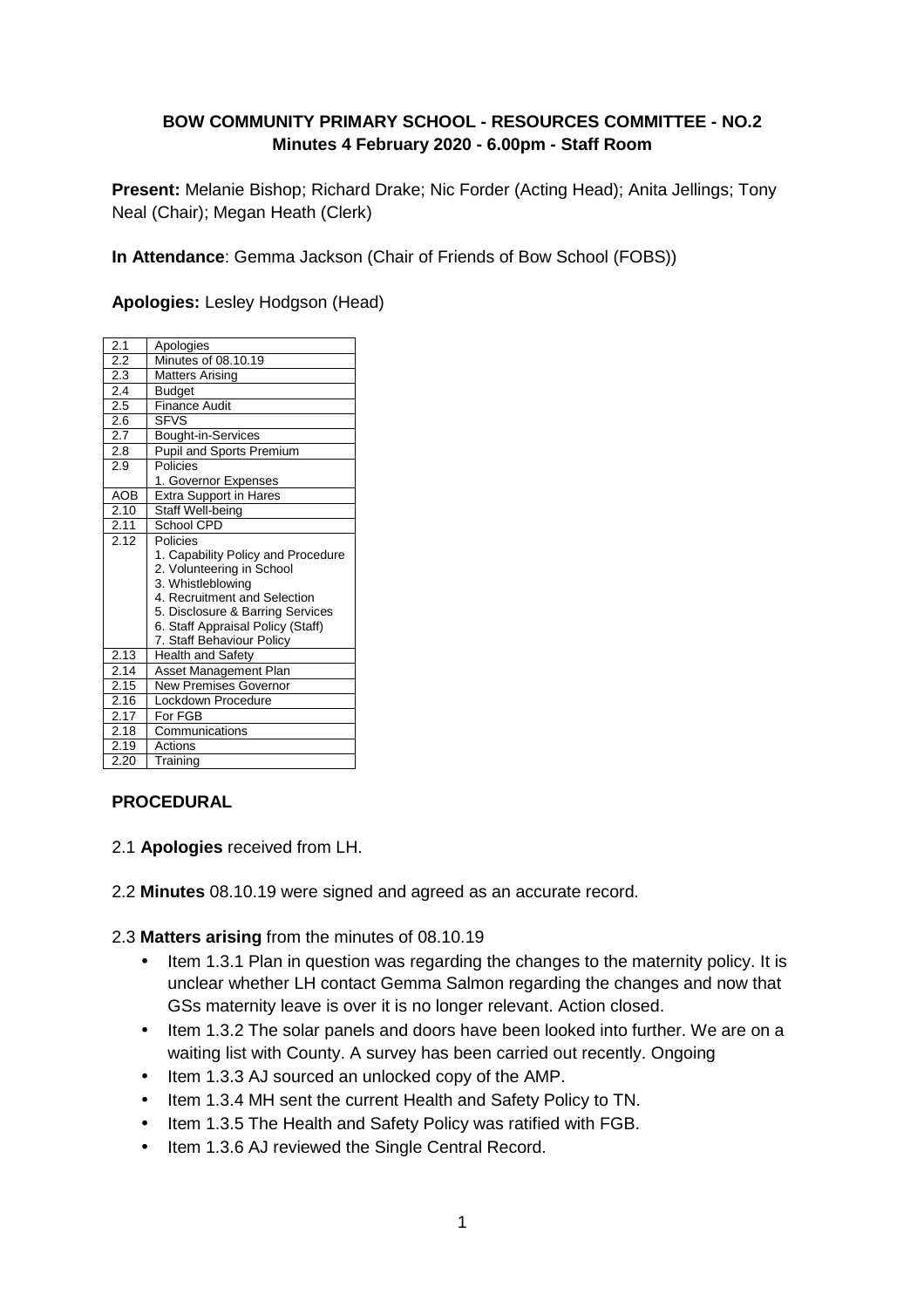- Item 1.5.1 Following a series of communications with FOBS, GJ has been invited to (and is present at) this meeting to discuss options further.
- Item 1.5.2 Looking into alternative IT back-up methods has been passed on to TN to follow up.
- Item 1.5.3 LH did reforecast the budget following her meeting with Suzzette.
- Item 1.7.1 TN sent the NGA spreadsheet to AJ.
- Item 1.8.1 MH has uploaded all policies to the governor area of the website.
- Item 1.12.1 The guttering and drains have been cleared.
- Item 1.12.2 FOBS were approached for funding for a new rubber mat under the metal climbing frame.
- Item 1.13.1 TN reviewed the Emergency Plan and ensured updates identified in the summer were applied.
- Item 1.16.1 MB reviewed her areas of the TOR and her concerns have been addressed.
- Item AOB Attendance.1 MH added attendance to the FGB agenda.
- Item AOB Attendance.2 LH provided attendance figures at FGB.
- Item AOB Brexit.1 LH contacted Devon Norse regarding their plan for the potential food shortages with Brexit. There is a plan in place.

# **ACTIONS: 1. TN to follow up progress on solar panels and doors.**

## **2. TN to look into alternative IT back-up methods.**

# **FINANCE**

## 2.4 **Budget**

Detailed budget monitoring handouts distributed prior to the meeting.

- This year we have a projected £56,000 carry forward, compared to £50,000 last year.
- The overspend on Teaching Assistants is expected.
- A £13,000 annual uplift to staff costs has not been applied to the budget. This is used to cover pension costs that County originally covered, but now schools are expected to cover this.
- Next years forecast is currently unpredictable, this will be planned when the final figures for funding come in next month.
- The current staff structure will be rolled forward to next year.
- The capital budget is good.
- Governors asked when we will know what the anticipated increased spend per pupil will be?
	- o We are hoping the figures will be in at the end of this month.
	- o DAG has stated a rough anticipated figure of £4,000 per pupil.
- All governors approve the current budget positions.

Gemma Jackson, Chair of FOBS, was invited to discuss her proposals from FOBS.

- GJ stated that there is money just sitting in the FOBS account and they would like to spend it on the school.
- This year, FOBS have donated £3,500 for a new interactive white board.
- FOBS have donated £300 per class to put towards school trips/visitors and they also fund the coaches for the annual Pantomime trips.
- GJ is concerned that parents are not aware what FOBS money gets spent on.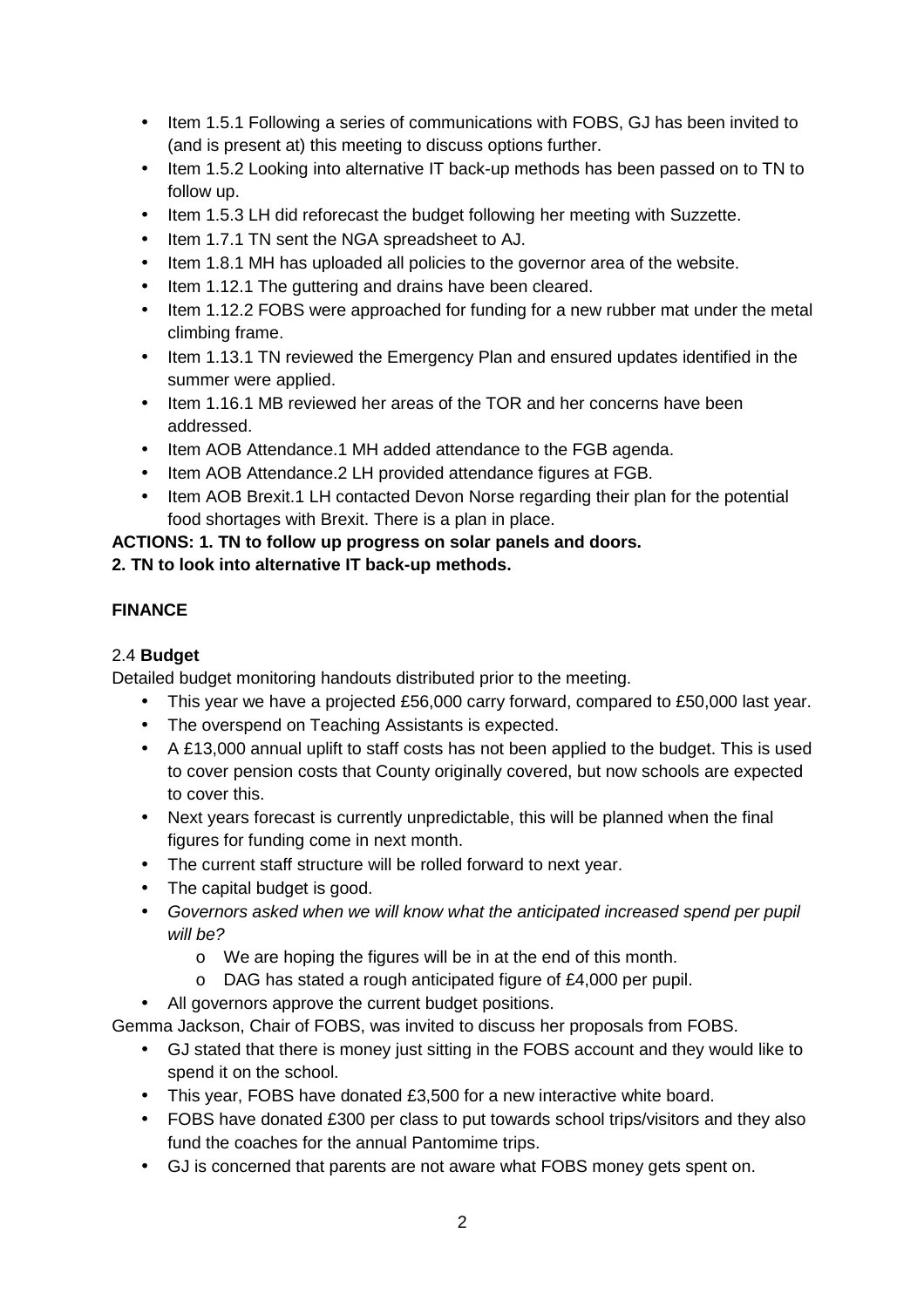- Suggestions for the excess money include:
	- o Fence for the outdoor KS1 area.
		- **Parents have been voicing concerns over the security of the area.** following a recent incident where a pupil escaped through the hedge. Some parents allege that this is not an isolated incident.
		- Governors have discussed this before and it was deemed satisfactory.
		- If was agreed to review this as there is considerable concern. RD will be carrying out an asset management walk very soon and he will feedback his findings.
	- o Improvements to the area outside the main entrance.
		- Children run around there at school drop off and it seems unsafe. GJ proposes that they can fund a complete overhaul of this area, including activities for children to be doing during waiting times, and benches.
		- Governors pointed out that some of this work could be completed by parent volunteers, at a much reduced cost.
		- Governors noted that some maintenance work would need to be signed off by County.
	- o Paving slabs in the front of the school building need replacing.
	- o Improved security lighting.
		- Leaving after-school clubs in the winter can be dangerous as it is too dark to see.
	- o Improved school security.
		- Concerns that the school gates are not locked and that the school field is too easy to access/escape from.
		- Governors commented that the main school gates still need to be accessible during the day, for visitors to be able to reach the front door.
		- OFSTEDs requirements are that you need to prove that you make the security systems in place as robust as possible.
- Governors agreed to look into the KS1 outdoor area fencing, due to the high level of parent concern.
- Governors stated that it is FOBS decision how they spend their money. We can only suggest ideas.

**ACTION: 1. TN to get quotes for fences for the KS1 Outdoor Area.** 

**2. RD to review and update Asset Management Plan and prioritise items on it to share with FOBS.** 

**3. MH to make FOBS Chair Attendance at Spring Resources meeting a standing item.** 

GJ was thanked for her attendance and comments. GJ left the meeting.

## 2.5 **Finance Audit**

- This has been postponed.
- MH and SV were both prepared, however the extra time will be helpful.

## 2.6 **SFVS**

• This was agreed at last weeks FGB meeting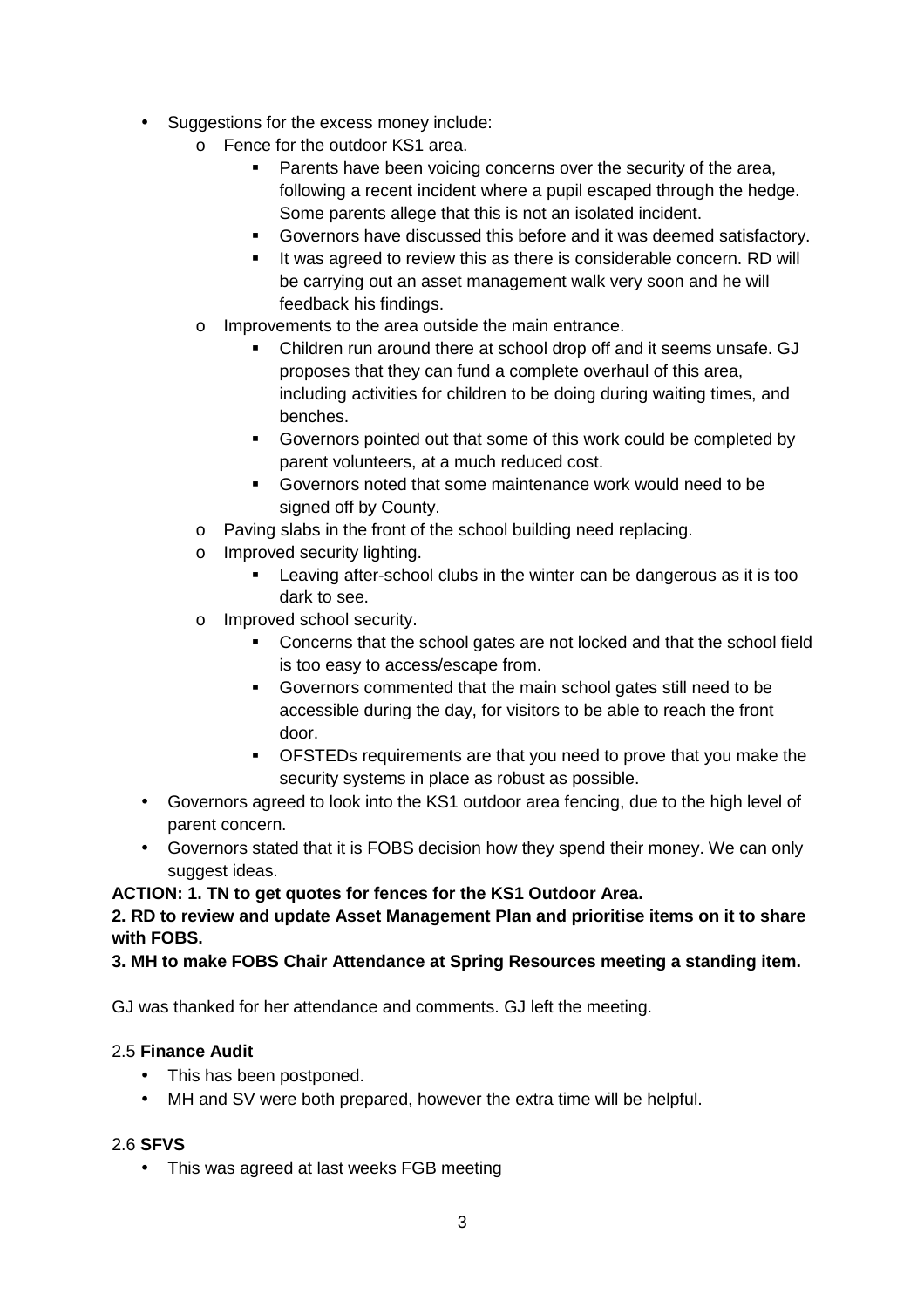• The actions are currently being sorted by SV.

## 2.7 **Bought-in Services**

- TN is reviewing all current bought-in services. This will involve comparing costs with other local schools and getting quotes from different providers.
- AJ is to attend a meeting on Thursday about new tenders going through with County. She will feedback accordingly.

## 2.8 **Pupil Premium and Sports Premium**

- The Sports Premium has been updated by Gemma Salmon.
- TN needs to follow this up with GS. He will discuss the National Curriculum link with her at the same time.
- The Sports Premium report is very thorough and governors are very impressed with the schools PE arrangements (especially with it being a small and remote school).
- Governors agreed to accept this report.

## 2.9 **Policies**

## 2.9.1 **Governor Expenses Policy**

• There are no changes to this policy.

Proposed by TN. Seconded by MB. Agreed by ALL.

## AOB **Extra Support in Hares**

- This is extremely important and there has to be changes made now.
- NF has been having discussions with the SENDCo about how things have got so stretched. The SENDCo explained that last year she had an extra morning in which she was able to be strategic. However, she now spends all her time arranging parent meetings and dealing with the increased number of children in care.
- There is a great need for the SENDCo to have an extra morning in which to be strategic (via lesson observations and staff meetings).
- The cost of this will be one morning per half term of a supply teacher.
- The senior teachers would also 'release' the Hare's teachers in order for them to strategically plan with the SENDCo. Meanwhile the class is getting extra literacy or maths tuition, delivered by subject leaders.
- Staff suggested that we use the excess in the PE budget to allow for extra PE lessons to allow Pupil Premium pupils extra support.
- Governors agreed to the SENDCo having an extra morning with immediate effect. One each half term to directly work with teaching staff in Hare's class; one each half term to work with remaining teachers across the school.
- Governors agreed to there being an extra day of PE.

## **PERSONNEL**

## 2.10 **Staff Well-being**

- In general, staff well-being is good, but there is a lot of strain and pressure.
- The staff are very supportive of each other. There is a Guarding Angel initiative where staff look out for each other by leaving gifts for their secretly assigned person to find, if they are struggling.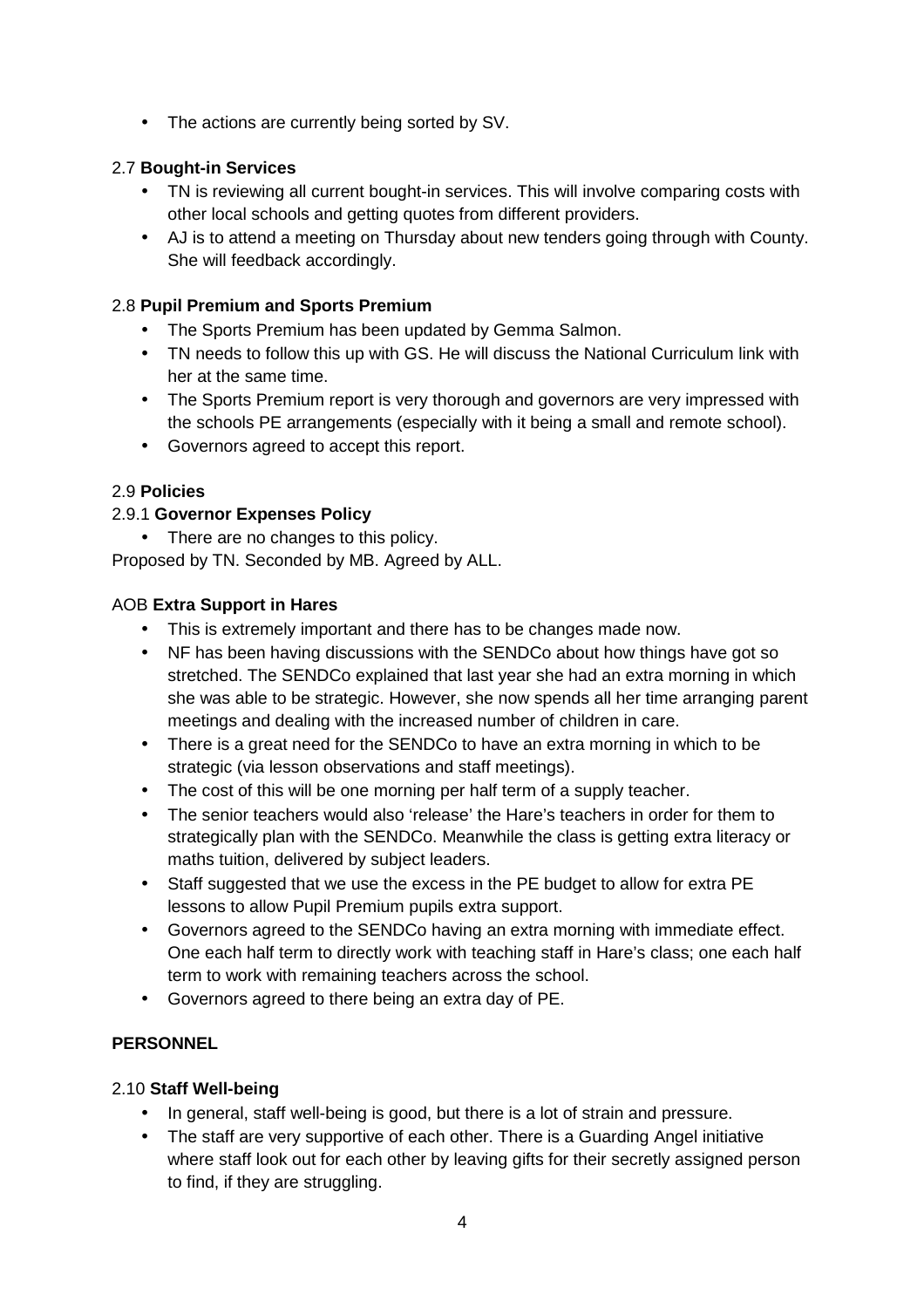- Chris Johnston has been undergoing well-being training.
- Staff well-being in Hares is an ongoing concern, however, it is hoped that measures discussed previously will ease the strain.
- Governors asked if the newly formed job share in Hares was causing additional strain?
	- $\circ$  NF explained how the job share was actually having a very positive effect. They a very good at supporting each other and communicate very effectively.
- Governors expressed the need for NF/LH to report to governors if the situation gets worse. It was stated how safeguarding and well-being are far more important than both money and OFSTED.
- Absences are not giving cause for concern.

## 2.11 **School CPD**

- There is nothing that will have an impact on the budget.
- Daniel Bashford has been observing phonics teaching in a local school; both Daniel Bashford and Anna Fay have been, or are, observing Early Years provision in the learning environment (inside and out).
- The head from Bishops Tawton Primary School, who also works for Babcock, has been supporting NF. She is coming back to perform a 'deep dive' into maths and literacy, with Amy Harvey and Chris Johnston.
- The appraisal reviews are not complete yet.

## 2.12 **Policies**

## 2.12.1 **Capability Policy & Procedure**; 2.12.2 **Volunteering in School**; 2.12.3 **Whistleblowing**; 2.12.4 **Recruitment and Selection**; 2.12.5 **Disclosure and Barring Services**

- In the Capability Policy & Procedure, the name of the 'HCPC' has changed to 'Social Work England'.
- There are no other changes.

## 2.12.6 **Staff Appraisal Policy (Staff)**; 2.12.7 **Staff Behaviour Policy**

- The Staff Behaviour Policy is actually called the Code of Conduct Policy.
- There are no changes and the staff have been briefed.
- Governors asked if the staff appraisal policies have been rolled into one (rather than having separate ones for teachers and support staff).
	- o Yes. They have.

Block of 7 policies proposed by AJ. Seconded by MB. Agreed by ALL.

## **ACTION: MH and AJ to look into why the records show the Code of Conduct Policy being shown as the Staff Behaviour Policy.**

## **PREMISES**

## 2.13 **Health and Safety**

- The only issue is the loose flagstones outside the front of the school building. There is a repair booked in for this.
- Governors suggested an alternative to flagstones to be considered in the future.

## 2.14 **Asset Management Plan**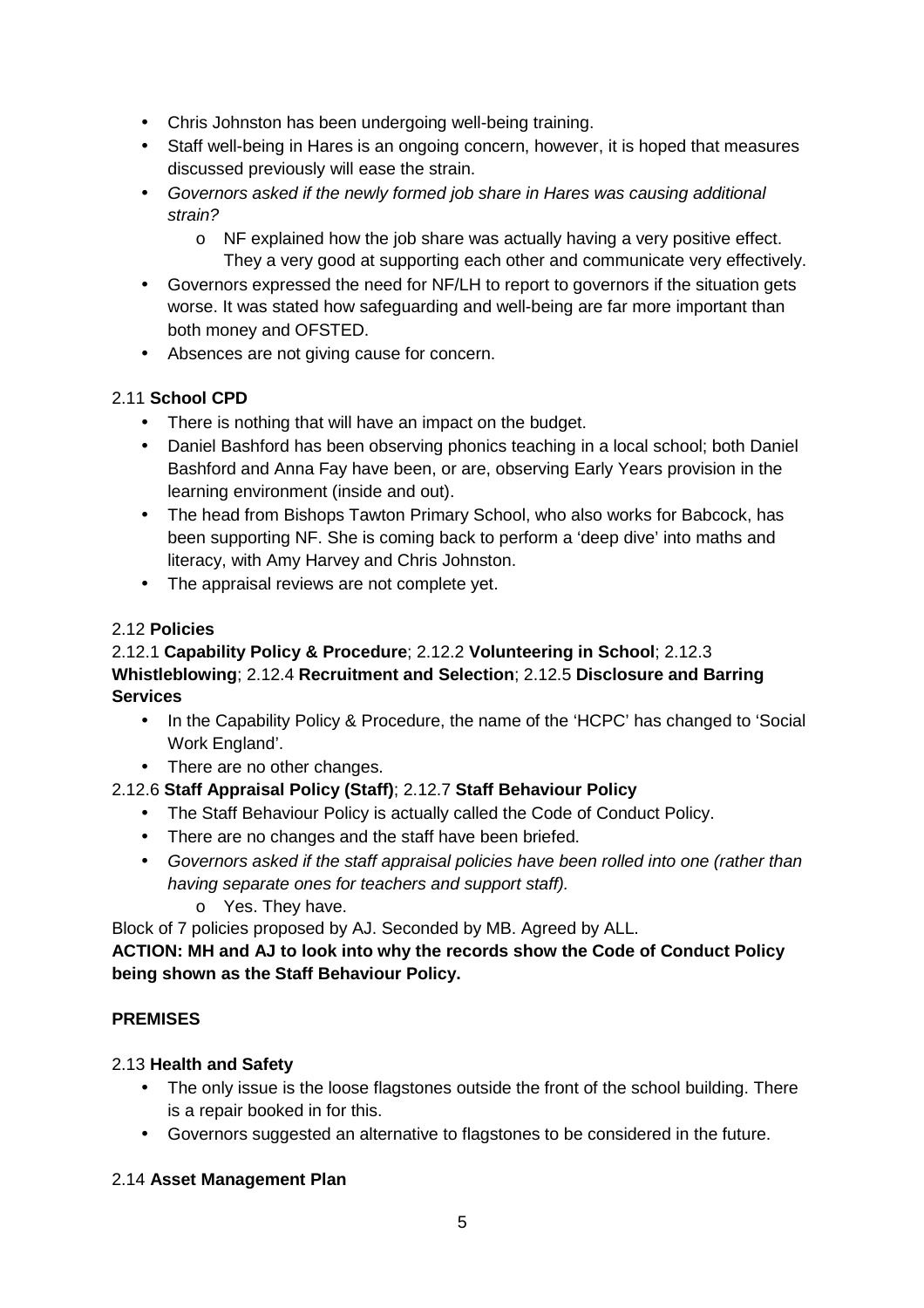Asset Management Plan circulated prior to the meeting.

- The recently added items need costing.
- RD has been allocated the AMP as one of his areas of responsibility.
- RD will carry out a learning walk to update the plan accordingly.
- FOBS will be presented with a list of what needs doing so they can choose what to fund.

#### **ACTION: RD to carry out and Asset Management Learning Walk.**

#### 2.15 **New Premises Governor**

- RD is the new premises governor.
- He is booked onto Induction for New Governors training next week.
- It was recommended that he enrols on some Health and Safety training, available through Babcock.
- RD will take on the fire logs from AJ, when he feels ready.
- RD is to contact AJ with any queries.

#### 2.16 **Lockdown Procedure**

Lockdown Procedure document distributed prior to meeting.

- All school staff have been updated/informed.
- Lockdown drills will commence soon. Air-horns are to be used instead of the fire alarms, as they need to sound different.
- The pupils are being taught sensitively about the need for the lockdown procedure.
- The practise runs will highlight any issues with the plan, leading to potential adiustments.
- Governors pointed out the contradiction between the need for staff to have mobile phones to report to main office, and the blanket ban on mobile phones in school.
	- $\circ$  Governors suggested a possible relaxing of the mobile phone ban, just for teachers. NF explained that this is a breach of the recommendations. It was also pointed out that safeguarding is more important when compared to the likelihood of the lockdown procedure being used.
- There is no County model version of the lockdown procedure and no anti-terror advice.
- It was agreed that the current document was a good starting block. The importance for now was to practise the procedure and address any issues that arise from it.

## **GOVERNANCE**

#### 2.17 **For FGB**

- Changing of SENDCo hours.
- Budget processes, for final approval in March.

#### 2.18 **Communications**

• FOBS - a follow up email acknowledging GJs attendance at this meeting.

#### 2.19 **Actions**

• MB agrees with her assigned Spring Learning Walk around staff well-being.